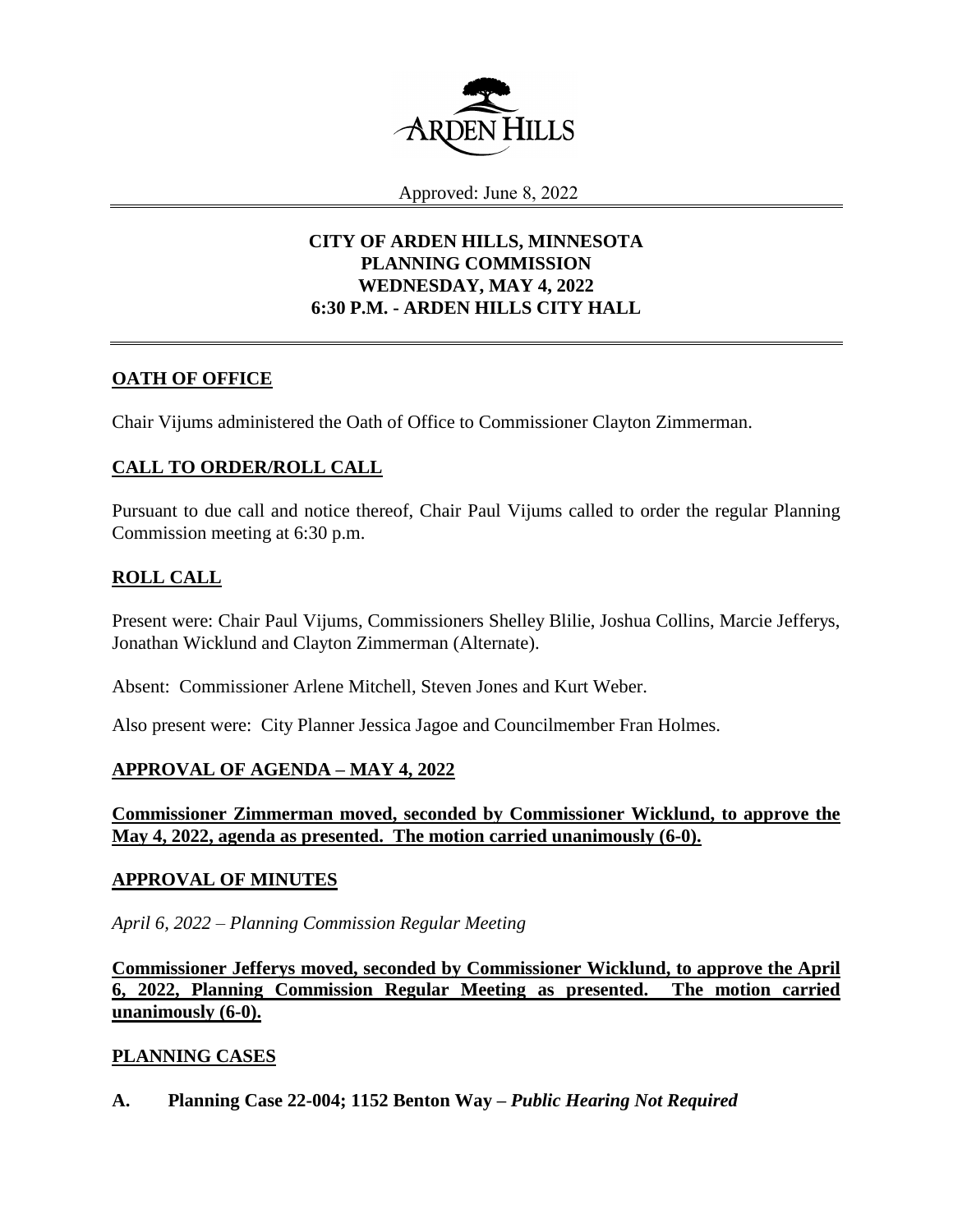**City Planner Jagoe** stated 1152 Benton Way, the Subject Property, is zoned R-3, Townhouse and Low Density Multiple Dwelling District. It is designated for Low Density Residential Uses in the 2040 Comprehensive Land Use Plan. The subject property is the site of a single-family dwelling owned by the Applicants. Surrounding parcels to the North, East, and South are also zoned R-3, Townhouse and Low Density Multiple Dwelling District and designated for Low Density Residential Uses in the 2040 Comprehensive Land Use Plan. The parcel to the West is zoned B-2, General Business District and designated for Community Mixed Use in the 2040 Comprehensive Land Use Plan. Staff provided a detailed history of this neighborhood and the approval requirements for the Hunter's Park development.

**City Planner Jagoe** reviewed the surrounding area, the Plan Evaluation and provided the following General and Variance Findings of Fact for review:

General Findings:

- 1. City Staff received a land use application for a variance request to the required combined side yard setback and landscaped area and increase the allowed structure coverage and floor area ratio at the Subject Property, 1152 Benton Way.
- 2. The Subject Property is located within the Hunters Park Planned Unit Development which was approved with flexibility in the development standards.
- 3. The Subject Property does not comply with the underlying R-3 district standards for lot size, combined side yard setbacks, structure coverage, and floor area ratio.
- 4. The proposed building addition would maintain the current side yard setbacks and be located 5.8 feet from the south side yard property line. The combined side yard setbacks would remain 11.6 feet.
- 5. The proposed addition would not require a rear yard setback variance.
- 6. The structure coverage is proposed to increase from 27% to 30% of the Subject Property. A variance is required to exceed 25% structure coverage of a parcel.
- 7. The landscaped area is proposed to decrease from 65% to 62% of the Subject Property. A variance is required to reduce landscaped area below 65% of the parcel.
- 8. The Floor Area Ratio (FAR) is proposed to increase from 0.31 to 0.36. A variance is required to increase FAR above 0.3.
- 9. The proposed addition of the subject parcel would conform to all other requirements and standards of the R-3 district.
- 10. The City Council has approved similar variance requests for other properties in the Hunter's Park Planned Unit Development.

Variance Findings:

- 11. Variances are only permitted when they are in harmony with the general purposes and intent of the ordinance.
- 12. A single-family detached dwelling with an addition is a reasonable use within the R-3 District.
- 13. The nonconforming lot size for the R-3 District, which was approved as part of the Hunters Park Planned Unit Development, and the substantial amount of shared open space that is part of the development, presents a unique situation for the property owner.
- 14. The proposed addition will not reduce the existing side yard setbacks. The addition will not require a rear yard setback variance. The nearest dwelling unit to the south of the Subject Property is approximately 18 feet away.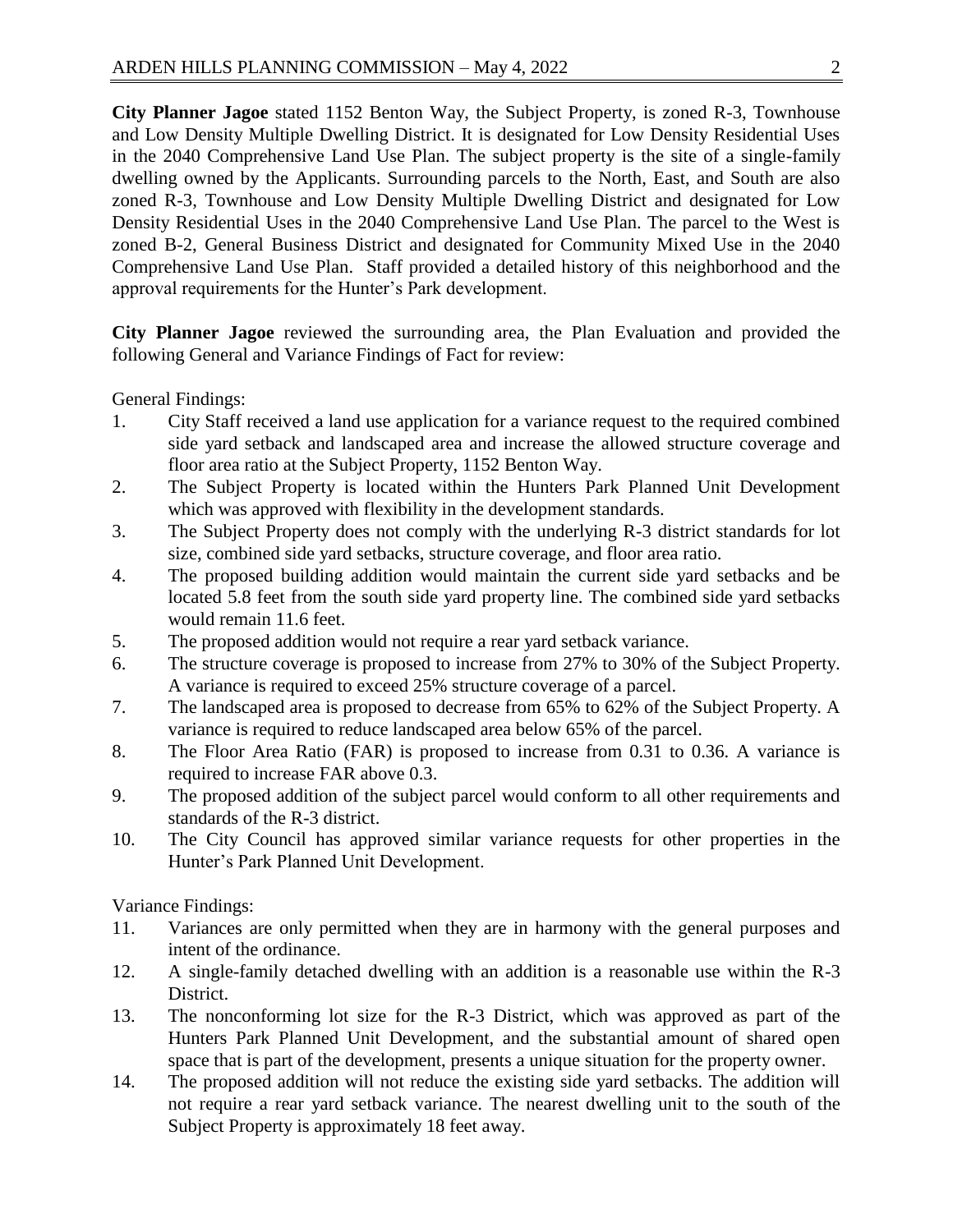- 15. The increase in lot coverage and the decrease in landscaped area are unlikely to have a negative impact on the Hunters Park Development, due to the abundance of shared greenspace throughout the development. There is a total of seven acres of Homeowners Association common greenspace throughout the neighborhood.
- 16. The variance request is not based on economic considerations alone.
- 17. The Applicants have received approval from the Hunters Park Architectural and Environmental Committee for the proposed addition.

**City Planner Jagoe** reviewed the options available to the Planning Commission on this matter:

- 1. Recommend Approval with Conditions
- 2. Recommend Approval as Submitted
- 3. Recommend Denial
- 4. Table

**Chair Vijums** opened the floor to Commissioner comments.

**Commissioner Wicklund** asked what was behind the house on the west side.

**City Planner Jagoe** explained this was either the nature preserve or outlot.

**Commissioner Wicklund** questioned what the size of the proposed addition would be.

**City Planner Jagoe** reported the applicants are proposing to construct a 14' by 14' addition.

**Commissioner Zimmerman** inquired if this variance request was unique to this lot, because of the lot size.

**City Planner Jagoe** discussed the PUD amendment that was reviewed and process approved in 1985. She stated the original approval had varying standards by lot. She reported depending on the size of the addition requested by a lot, the variance needed for each property would be unique and there was no set standard.

**Commissioner Zimmerman** asked if this request would lead to additional variance requests.

**City Planner Jagoe** reported the City has heard four variances for the association in the past.

**Commissioner Zimmerman** questioned if the overall development should come forward versus the City having to review each variance request separately.

**City Planner Jagoe** stated when the development was approved it was granted the flexibilities that exist today. She indicated as circumstances change and homeowners want to make an improvement to the property, this was triggering variance requests.

**Commissioner Collins** requested further comment on the R-3 lot size requirements.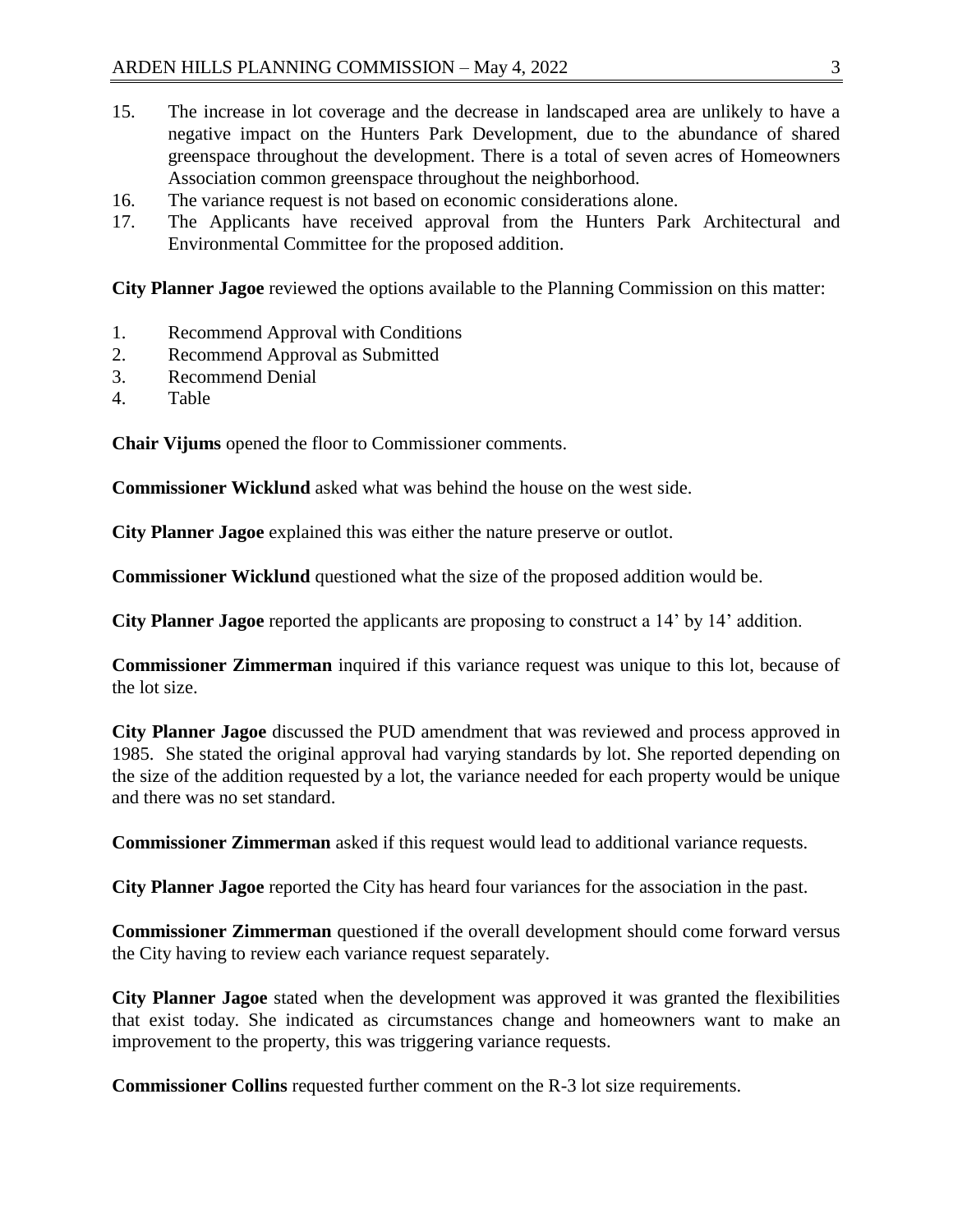**City Planner Jagoe** indicated the R-3 zoning district requires lots to be at least 11,000 square feet. Further discussion ensued regarding the flexibility that was granted within the Hunters Park PUD when it was granted.

**Commissioner Collins** indicated his only concern with this request was with the floor area ratio (FAR).

**City Planner Jagoe** reviewed the FAR for the four variances that were previously approved for this development.

**Commissioner Jefferys** stated the challenges of applying the City's standards are difficult for this request. She asked if there were any other developments like this in Arden Hills.

**City Planner Jagoe** indicated there were other residential projects that have utilized the PUD process.

**Chair Vijums** asked when the other four variances were approved within this development.

**City Planner Jagoe** stated the variances were approved in 1986, 1997, 2009 and 2012.

**Chair Vijums** questioned what the structure to structure setback was referring to for this application.

**City Planner Jagoe** reported this was not in reference to a zoning code setback requirement, but this was mentioned as a consideration discussed in the original PUD for the review of flexibilities granted. In this case, the applicant would be maintaining the 18 feet from the adjacent structure.

**Chair Vijums** read a prepared statement with his thoughts for this planning case. He explained after reading through this case his initial thoughts were to deny or table the request. He stated he was troubled by the alternative set of regulations within the Hunter's Park development that supersedes the City's underlying zoning regulations. He indicated he did not understand the "flexibility" that was approved for this neighborhood. While he understood four variances were approved previously, he believed the Commission should not be forced into approving all variance requests. He was of the opinion that the homeowners purchasing lots within Hunters Park should be made aware of the fact their lots were non-conforming and he wanted to understand if there were practical difficulties with these lots. He reported in the past the Commission has adhered to City standards and he did not believe it was fair that this neighborhood did not have to.

**Bill Guelker**, 1152 Benton Way, thanked the Commission for hearing his request. He explained he no idea how complicated variance requests were and he thanked staff for all of their assistance. He reported he has lived in Arden Hills for the past 38 years and he has lived in the Hunters Park addition for this entire time. He noted he has served as the president of the Hunters Park Association over the years. He explained the land behind Hunter's Park was owned by Bethel University and Crepeau Park. He commented he did not believe his variance request would lead to numerous other requests. He discussed the proposed addition and noted he was hoping to add a 14' by 14' dining room onto the house to meet the growing needs of his family.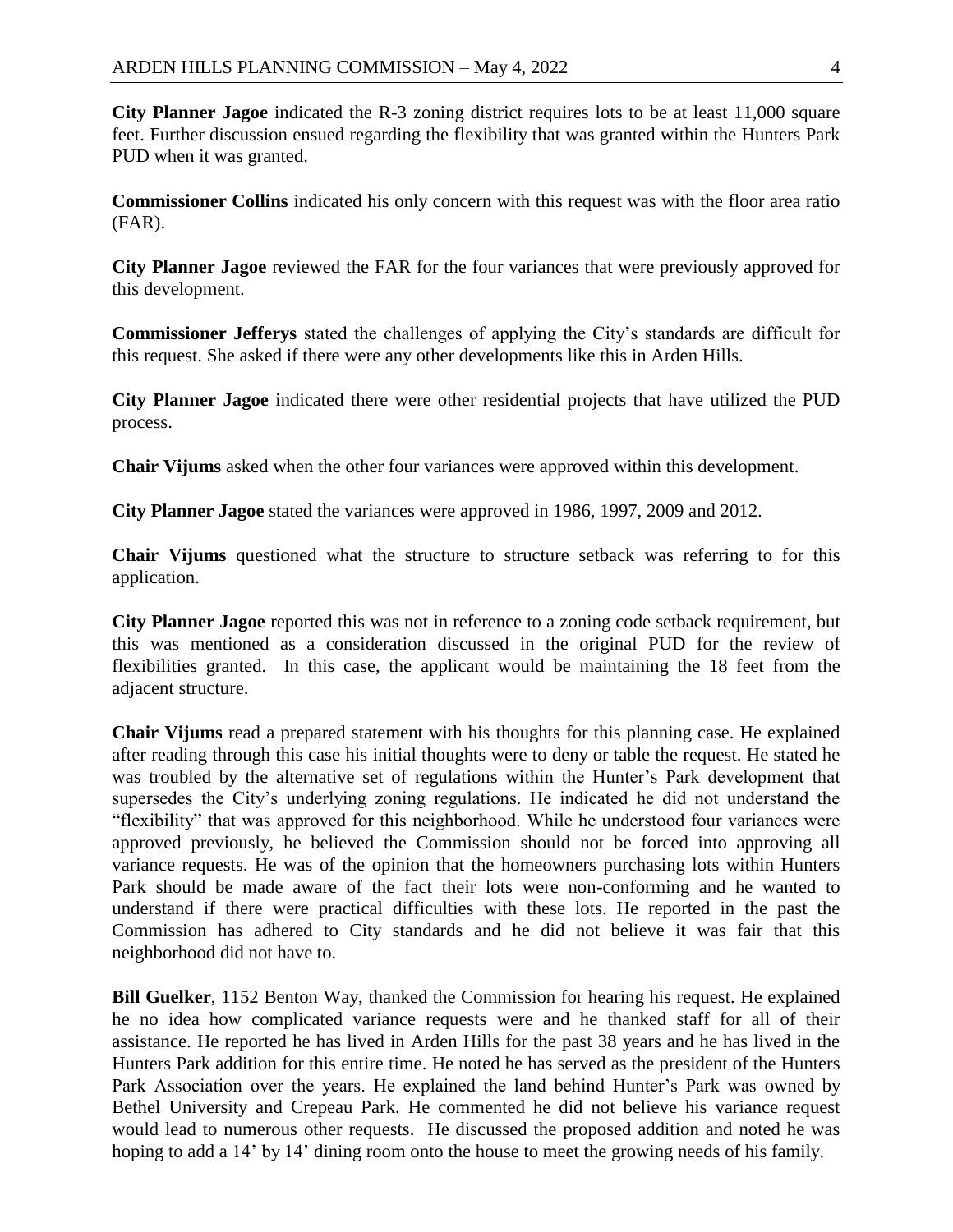**Adrienne Guelker**, 1152 Benton Way, introduced herself to the Commission and thanked the Commission for considering her request.

**Chair Vijums** questioned if the applicant had considered other options for the addition, in order to avoid the need for a variance.

**Mr. Guelker** reported he had considered other options and noted the only thing that could mitigate the need for a variance would be to put the dining room on stilts and to leave the area underneath unfinished. He explained if the dining room were 12' by 12' he would not need a variance, but indicated this sized addition would not meet the needs of his family.

**Commissioner Blilie** stated she drove by the applicant's home and it was her opinion that no one would notice the proposed addition except the neighbors to the immediate right and left.

**Mr. Guelker** commented this was correct.

**Chair Vijums** asked if the Guelker's discussed the proposed addition with their neighbors.

**Mr. Guelker** reported a committee consisting of his two nearest neighbors and association board members voted to approve his addition.

**Chair Vijums** stated this was completely outside his comfort zone, having a separate set of rules for this neighborhood than any other neighborhood in the City of Arden Hills. He indicated he was having a hard time supporting this request, but understood four other variances had already been approved for the Hunters Park neighborhood.

**Commissioner Wicklund** indicated the staff report was very clear for this request and clearly articulates the challenges that the PUD has. He commented that past variance approvals are not a basis for current variance reviews and the four previous variances that were approved are a framework or guide. He explained the existing structure setbacks were not being requested to be removed, but rather the structure lines were being maintained, which he appreciated. He stated the property to the south would not be visually impacted by the proposed addition and noted the property to the north was offering their support to the addition. He was of the opinion a 14' by 14' variance was reasonable and explained he would be supporting the variance as requested.

**Commissioner Collins** stated the City completed an interesting study in 1985 to try and formalize the criteria for this neighborhood. He explained the Commission was being asked to apply a framework that was twice the size of this property. He commented on the flexibility that was written into this development and stated he would be offering his support for the variance requested.

**Commissioner Jefferys** reported the Commission may see more requests like this in the future as residents request flexibility for their living space. She noted this development was PUD which allowed for more greenspace with more dense housing. She supported the variance with the conditions for approval.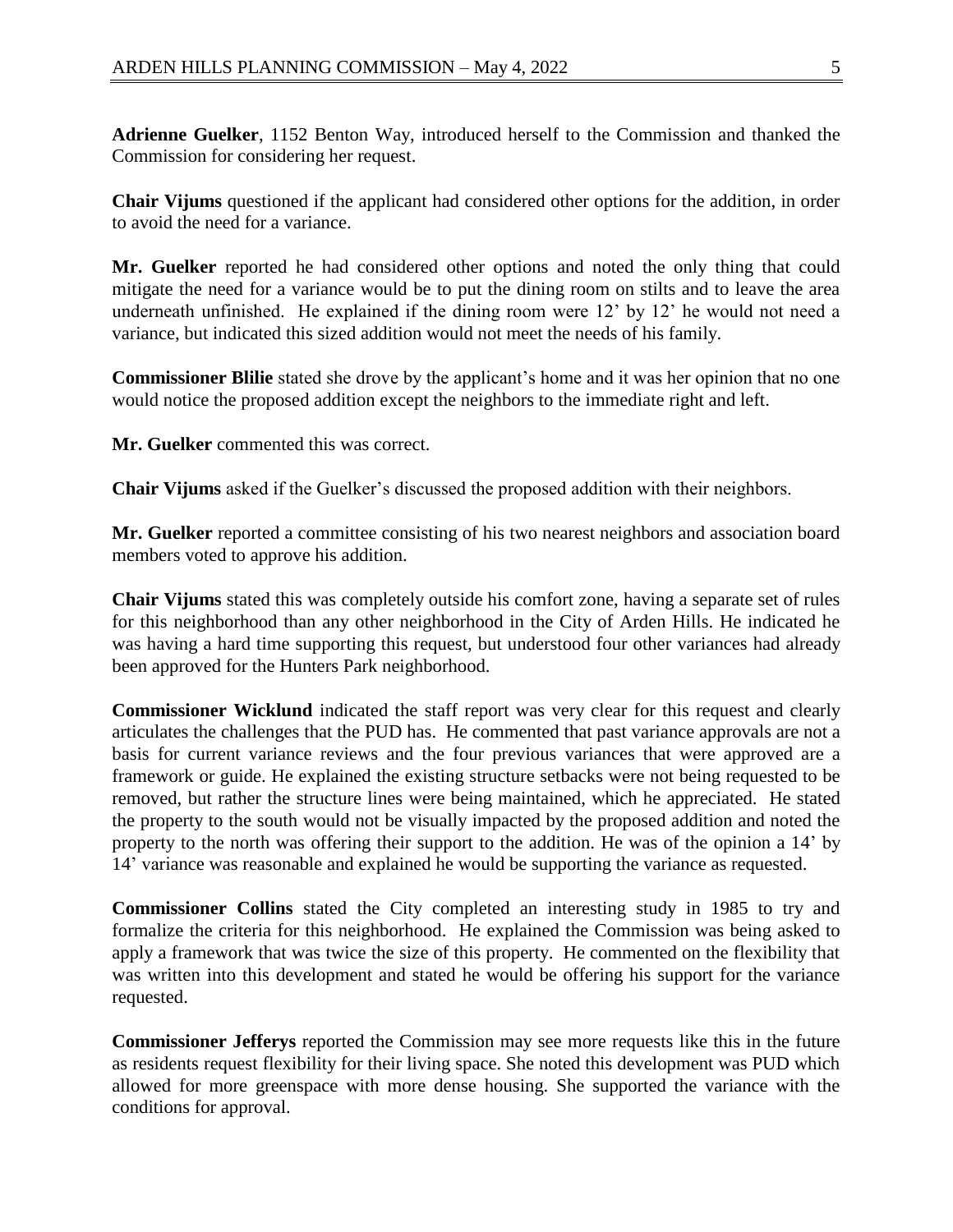**Commissioner Zimmerman** commented this situation would require flexibility on an ongoing basis. He supported the homeowners association come forward and asking to change the requirements for lot sizes and setbacks for the overall development in order to eliminate the need for future variances within Hunter's Park.

**Chair Vijums** stated he understood this concern but reported this neighborhood would still require variances because the lots would never comply with City requirements. He believed it would be very difficult to establish any type of rules at this point for the Hunters Park development.

**Commissioner Wicklund moved and Commissioner Blilie seconded a motion to recommend approval of Planning Case 22-004 for a Variance at 1152 Benton Way based on the findings of fact and the submitted plans, as amended by the two (2) conditions in the May 4, 2022, report to the Planning Commission. The motion carried unanimously (6-0).**

### **B. Planning Case 22-007; 4440 Round Lake Road West – Site Plan Review –** *Public Hearing Not Required*

**City Planner Jagoe** stated at their March 21, 2022 meeting the City Council reviewed a concept plan for a company called Saltbox. Saltbox offers flexible warehouse and office suites that are leased by individual businesses, usually startup/small digital commerce companies. The intent of Saltbox is to provide an all-inclusive collaborative workspace to small businesses by providing the essential operations and logistical infrastructure that enables a business to start and scale its growth.

**City Planner Jagoe** reported Saltbox will be remodeling the interior of the building to construct flexible work spaces that can be used as either warehouse, office, or some combination of the two. Suites will range in size from 76 sq. ft. up to approx. 2,000 sq. ft. The suites are constructed with 10' high modular walls that are open above with no ceilings. Each suite is equipped with power, HVAC, and Wi-Fi as well as access to a shared central loading dock for shipping/delivery needs. Each Saltbox facility is designed with conference rooms, huddle rooms/lounges, bathrooms, main entry/welcoming area, and a break room that are shared by the small business tenants. The facility is open seven (7) days a week from 6 AM to 11 PM.

**City Planner Jagoe** explained Saltbox employs Operations Specialists that handle the ondemand logistical services for receipt and delivery of packages, plus they are able to provide order fulfillment assistance to the small business owners. A package that is delivered to Saltbox is received by the Operations Specialist at the loading dock. The Saltbox employee then distributes smaller boxes to the individual suites or there is secured warehouse space for larger packages. Saltbox employees are onsite from 8 AM to 6 PM. The Applicant has stated this window of time is when 95% of their activity is expected to occur.

**City Planner Jagoe** indicated the Arden Hills location would be for 214 warehouse and office suites with an estimated maximum occupancy of 398 members and 15 Saltbox employees. Saltbox would say that their flexible business model means that the 398 members would not be at the facility at the same time, but rather come and go at the needs of their individual business. As part of the improvements to the property, the Applicant is proposing to reconfigure the parking lot layout that would result in the immediate addition of 36 parking spaces and also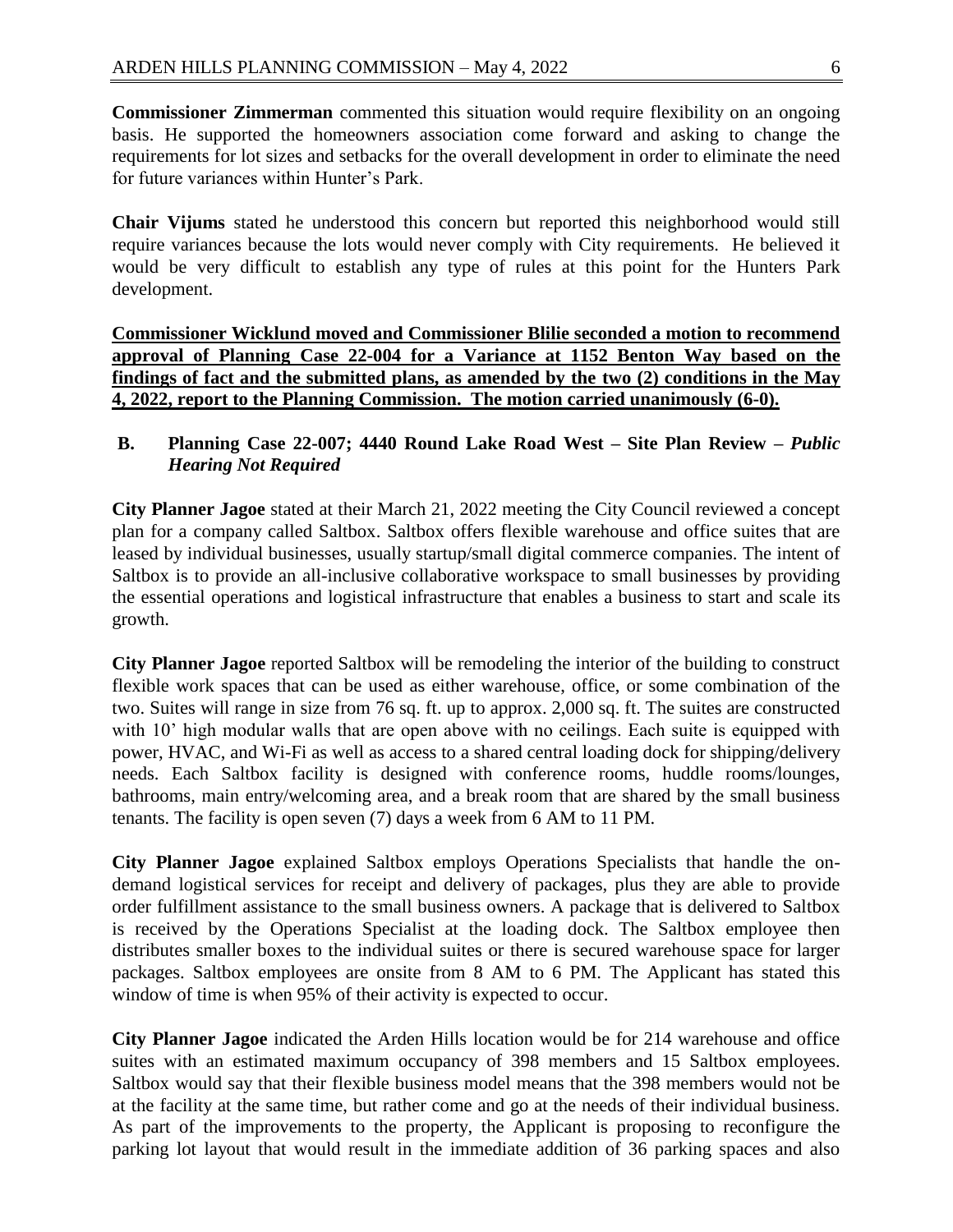identifies an area as proof of parking as a placeholder for future installation of parking spaces. Therefore, the Applicant is pursuing the Site Plan Review for the additional parking spaces.

**City Planner Jagoe** reviewed the Plan Evaluation and provided the Findings of Fact for review:

- 1. The Applicant has submitted an application for Site Plan Review to install striping for additional parking spaces at the subject property 4440 Round Lake Road W.
- 2. The Subject Property is located with the Gateway Business District and is guided as Light Industrial & Office on the 2040 Land Use Plan.
- 3. The Subject Property was developed prior to the City's creation of the Gateway Business District and is considered to be legal nonconforming.
- 4. The Applicant intends to continue the utilization of the existing 113,565 square foot building for office and warehouse purposes in a manner consistent with the nonconforming regulations.
- 5. The Applicant will be reconfiguring the parking lot layout within the boundaries of the existing parking lot.
- 6. The proposed plan does not conflict with the general purpose and intent of the Zoning Code or the Comprehensive Development Plan for the City.
- 7. The application is not anticipated to create a negative impact on the immediate area or the community as a whole.
- 8. The proposed plan will not produce any permanent noise, odors, vibration, smoke, dust, air pollution, heat, liquid, or solid waste, and other nuisance characteristics.
- 9. The proposed plan is not anticipated to have any impact on traffic or parking conditions.
- 10. A public hearing is not required for Site Plan Review.

**City Planner Jagoe** reviewed the options available to the Planning Commission on this matter:

- 1. Recommend Approval with Conditions
- 2. Recommend Approval as Submitted
- 3. Recommend Denial
- 4. Table

**Chair Vijums** opened the floor to Commissioner comments.

**Commissioner Wicklund** requested further information on the proof of parking.

**City Planner Jagoe** discussed the area that had been selected for proof of parking noting it would not be striped at this time, but could be in the future, if there was the need for additional parking.

**Commissioner Collins** asked if the 36 parking stalls would be in addition to the 108 existing stalls.

**City Planner Jagoe** reported this was the case.

**Chair Vijums** asked if there was any overflow parking for this property.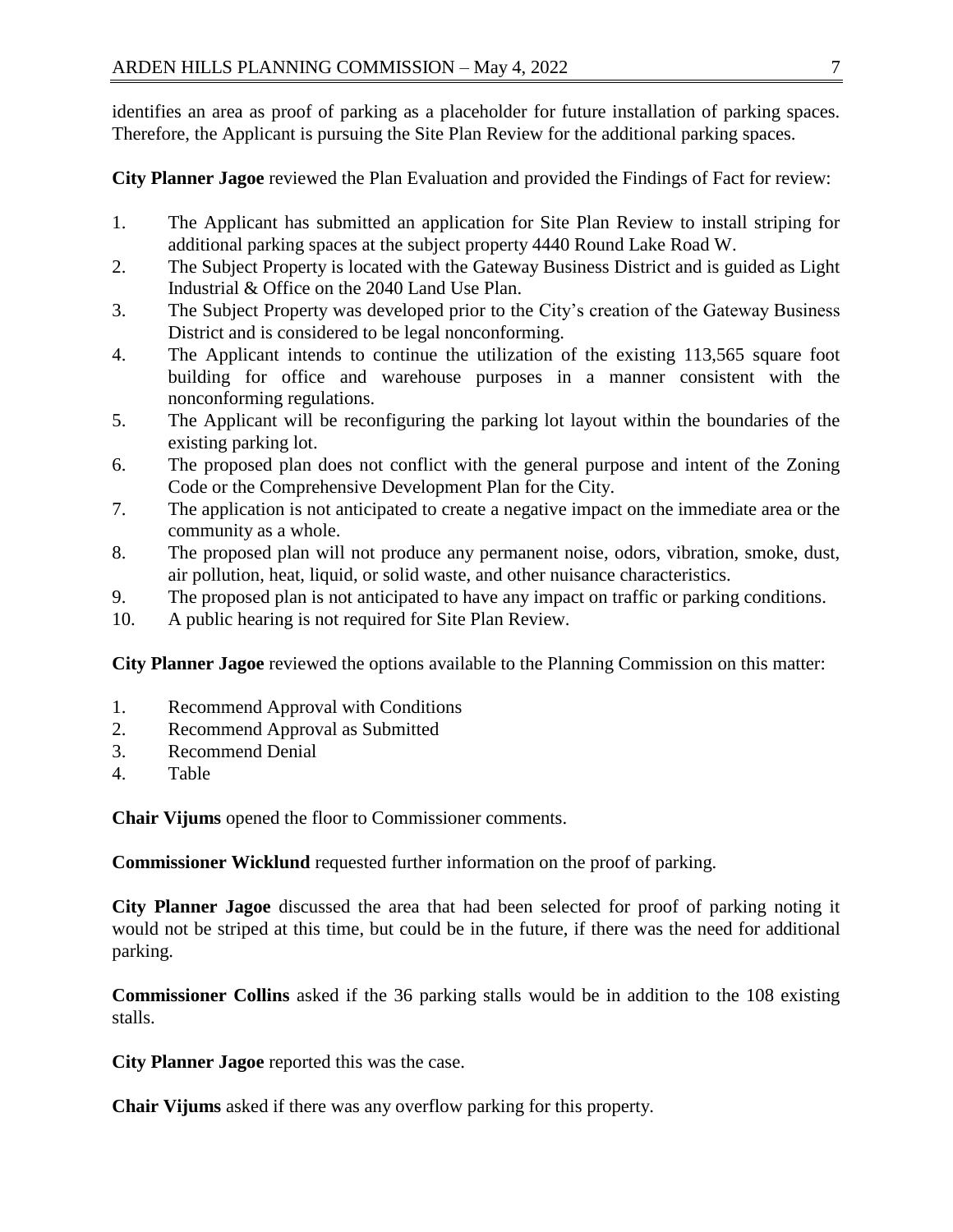**City Planner Jagoe** commented there was no overflow parking lot. She noted there was not a lot of additional space on the property for parking. She reported on-street parking was not allowed on Round Lake Road. She explained Saltbox was aware of the number of parking stalls that was available to them and indicated Saltbox plans to manage the parking situation with their members through issuing access passes.

**Chair Vijums** requested further information on the history of this building.

**City Planner Jagoe** stated this building was previously owned by Deluxe Corporation and has been vacant for several years. She understood the interior of the building was being demoed in order to complete the buildout for Saltbox.

**Chair Vijums** commented Saltbox would not utilize the full 108 parking spaces from day one but rather would be building their clientele over time.

**David Sorensen**, Project Manager for Saltbox, reported this was the case. He explained the plans for the building were at about 90% and he has not yet applied for a building permit. He commented on the parking studies that were completed for the Dallas, Atlanta, Denver and LA Saltbox locations and noted the 108 spaces would be sufficient for the Arden Hills site. He indicated he supported adding the 36 striped spaces in order to more closely align with the City's parking requirements.

**Commissioner Wicklund moved and Commissioner Zimmerman seconded a motion to recommend approval of Planning Case 22-007 for Site Plan review at 4440 Round Lake Road West based on the findings of fact and the submitted plans, as amended by the four (4) conditions in the May 4, 2022, report to the Planning Commission. The motion carried unanimously (6-0).**

## **UNFINISHED AND NEW BUSINESS**

None.

## **REPORTS**

### **A. Report from the City Council**

**Councilmember Holmes** provided the Commission with an update from the City Council. She explained the Council approved the CUP for the home occupation the Commission considered in April. She thanked the Commission and all of the residents for their comments regarding the home occupation. She noted the Council would be discussing food trucks at a future worksession meeting. She stated summer hours would begin after Memorial Day and City Hall would be open Monday through Thursday from 7:30 a.m. to 5:00 p.m. and on Fridays from 7:30 a.m. to 11:30 a.m. She explained the City added a new tab on its website for resident resources. She indicated the Council approved an EAB contract with Rainbow Tree which would include discounted tree removal services for residents. She then discussed the major street reconstruction projects that would be completed this summer, which included the parking lot at City Hall. She invited the public to attend the Touch a Truck event on Saturday, May 21 that would be held at Perry Park from 10:00 a.m. to 1:00 p.m. She encouraged the public to attend Scoops for Troops